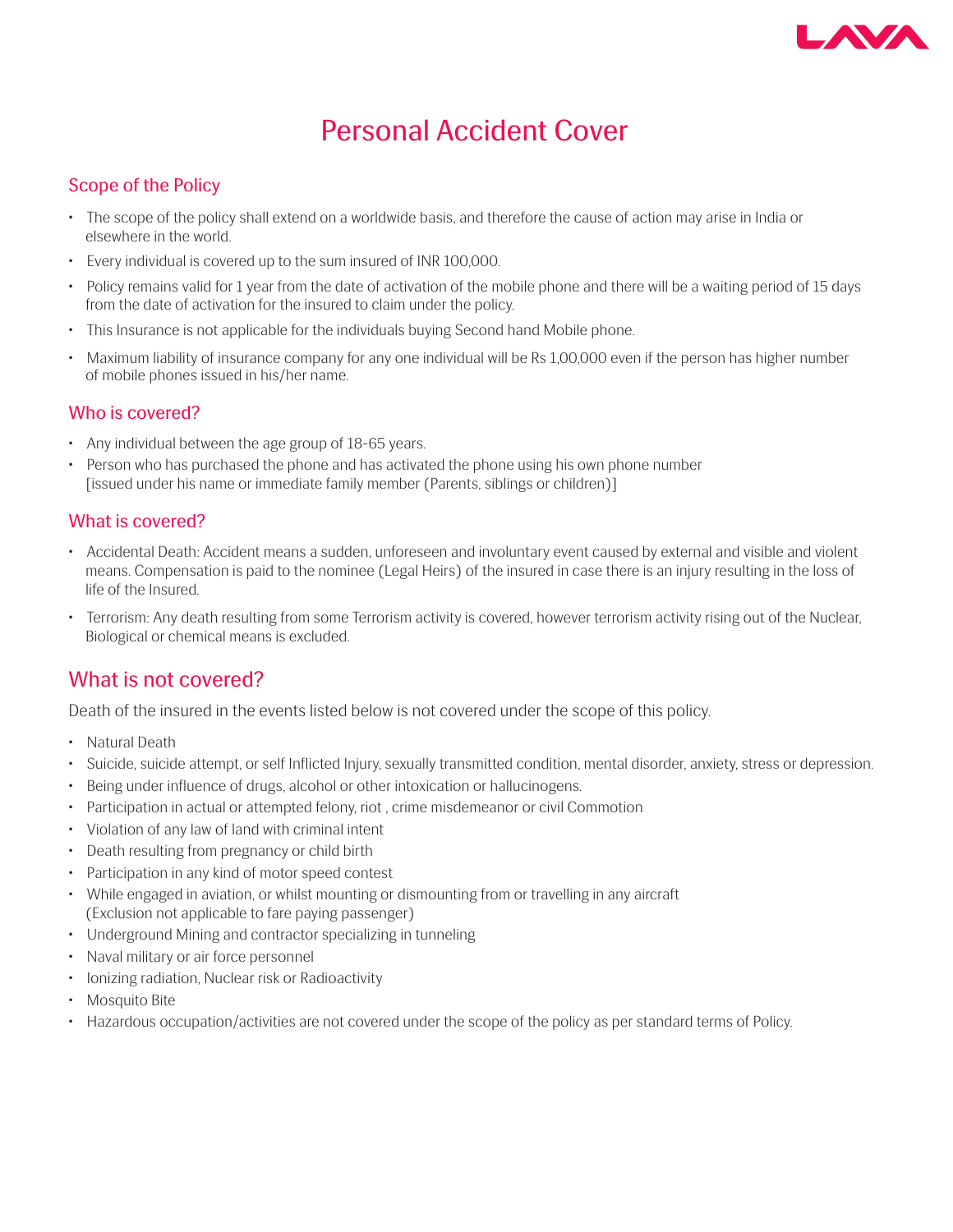

# Personal Accident Cover

### Claim Procedure

Upon the happening of any event giving rise or likely to give rise to a claim under this Policy. The claimant should take following necessary actions.

#### Intimation

The claim has to be intimated to Zoom insurance brokers by the nominee of the insured within 7 days of the death of the insured. The contact Details are mentioned below:

- Contact No. : 9810048395
- E Mail ID : ashok.kumar@zoominsurancebrokers.com

Claims could also be registered by calling directly at the toll free number of ICICI Lombard- -18002666

#### Claim Documents:

In the event of death mandatory documents are to be sent to Zoom Insurance Brokers Pvt Ltd.

- Original Invoice copy in the name of insured clearly mentioning the IMEI Number (s) of the new Mobile Phone Purchased
- Completely filled PA claim Form & Covering Letter from Insured's Nominee
- Attested Copy of FIR.
- Attested Copy of Postmortem Report.
- Attested Death Certificate.
- In addition to above mentioned documents, additional supporting documents may be asked by the company or Third party administrator (TPA), on behalf of the Company, to investigate the Claim or the Company's obligation to make payment for it.
- Attestation should be from a gazette officer or notary.

\*The claim documents should reach Zoom Insurance Brokers Pvt Ltd within 45 days from the date of intimation ,failing to which the insurance company shall not be liable to pay the claim. The Zoom Insurance brokers would assist the insured on the documents to be submitted for processing the claims.

#### Note:

- The Scanned copy of the claim documents are to be sent to Zoom Insurance Brokers Pvt Ltd. on ashok.kumar@zoominsurancebrokers.com
- The Original Documents are to be sent on The Zoom Brokers Pvt Ltd Office address in Gurgaon.

Zoom Insurance Brokers Address:

Zoom Insurance Brokers Pvt Ltd,

621, UdyogVihar Phase V,

Sector 19, Gurugram, Haryana 122008